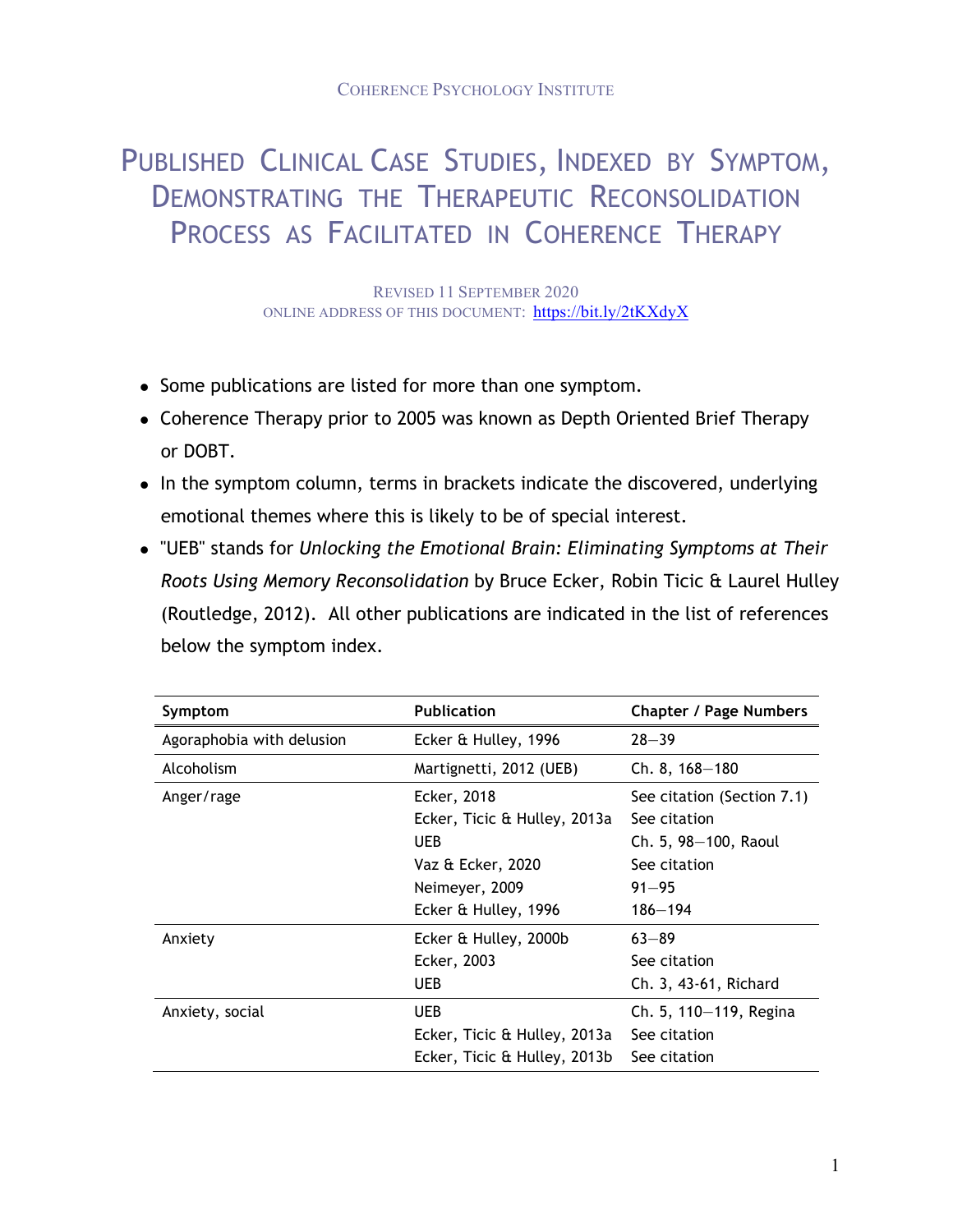| Symptom                                          | <b>Publication</b>       | <b>Chapter / Page Numbers</b> |
|--------------------------------------------------|--------------------------|-------------------------------|
| Attachment insecurity                            |                          |                               |
| merging, obsession                               | UEB                      | Ch. 4, 71-77, Charlotte       |
|                                                  | Ecker & Hulley, 1996     | $167 - 170, 211 - 214$        |
| avoidance of intimacy                            | <b>UEB</b>               | Ch. 5, 106-109, Travis        |
| unable to leave parent's home                    | Sibson & Ticic, 2014     | See citation                  |
| negative attention                               | Ecker & Hulley, 2008a    | See citation                  |
| [terror of mother's rage]                        | Ecker & Hulley, 2008b    |                               |
| [parental rejection]                             | Ecker & Hulley, 2008d    |                               |
| [had to be the perfect child]                    | Ecker & Hulley, 2016     | $- - -$                       |
| Borderline personality                           | Vaz & Ecker, 2020        | See citation                  |
| Compulsive behavior                              |                          |                               |
| eating, overweight                               | Ecker & Hulley, 2008a    | See citation                  |
|                                                  | Geoghegan, 2012 (UEB)    | Ch. 9, 181-185                |
|                                                  | Ecker & Hulley, 2016     | $- - -$                       |
| Couple therapy                                   |                          |                               |
| always fighting again                            | Ecker & Hulley, 1996     | $22 - 24$                     |
| [molest, complex trauma]                         | Ecker & Hulley, 1996     | $240 - 256$                   |
| chronic conflict                                 | Ecker & Hulley, 1999a    | $32 - 41$                     |
| sexual, weight problems                          | Ecker & Hulley, 1999b    | See citation                  |
| power conflicts                                  | Ecker & Hulley, 2000a    | $181 - 187$                   |
| Depression                                       |                          |                               |
| with workaholism                                 | Ecker & Hulley, 1996     | $63 - 91$                     |
| over daughter's molestation Ecker & Hulley, 1996 |                          | $184 - 185$                   |
| long-term "black cloud"                          | Ecker & Hulley, 2002a    | See citation                  |
|                                                  | Ecker & Bridges, 2020    | See citation                  |
| in complicated bereavement                       | Ecker & Hulley, 2008c    | ---                           |
| annually recurring                               | Ecker & Hulley, 2008d    | ---                           |
| of a middle-aged woman                           | <b>Ecker 2015</b>        | $26 - 27$                     |
| Family problems                                  |                          |                               |
| blended family problems                          | Neimeyer & Raskin, 2001  | $407 - 411$                   |
|                                                  | Neimeyer & Bridges, 2003 | $308 - 310$                   |
| son's social aggression, A.D.D.                  | Ecker & Hulley, 1996     | $221 - 230$                   |
| Grief: complex bereavement                       | Ecker & Hulley, 2008c    | $--$                          |
|                                                  | Neimeyer et al., 2010    | $80 - 82$                     |
| Guilt                                            |                          |                               |
|                                                  | Sibson, 2012 (UEB)       | Ch. 7, 159-167                |
| of a step-mother                                 | Neimeyer & Raskin, 2001  | $407 - 411$                   |
| Hallucination and delusion                       | Connor, 2012 (UEB)       | Ch. 10, 186-200               |
| Low self-worth                                   | Ecker & Hulley, 1996     | $42 - 63, 116$                |
|                                                  | Ecker & Hulley, 2002a    | See citation                  |
|                                                  | <b>UEB</b>               | Ch. 3, 43-61, Richard         |
|                                                  | UEB                      | Ch. 5, 110-119, Regina        |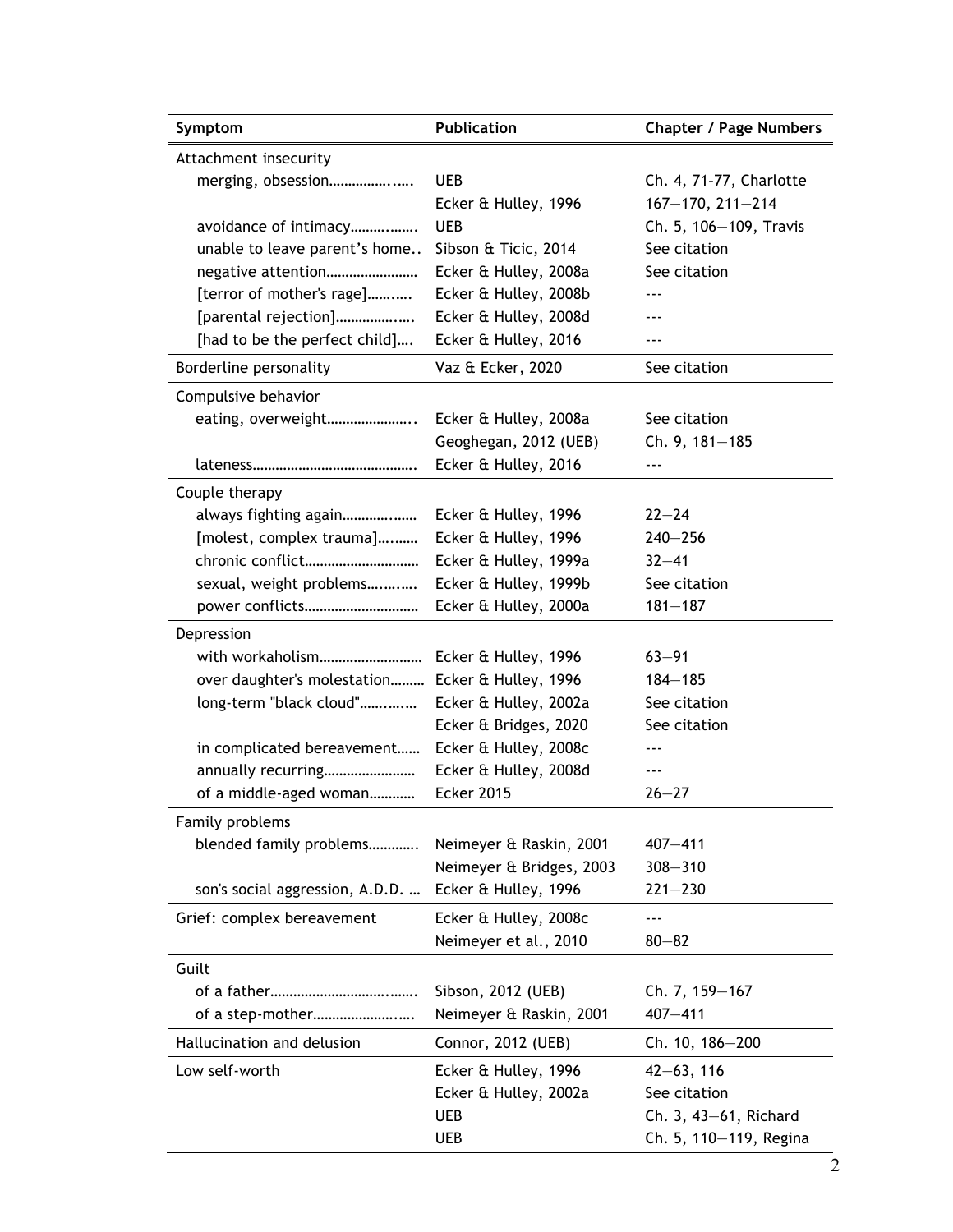| Symptom                            | <b>Publication</b>           | <b>Chapter / Page Numbers</b> |
|------------------------------------|------------------------------|-------------------------------|
| Panic attacks                      | Ecker & Hulley, 2000b        | $63 - 89$                     |
|                                    | Ecker & Hulley, 2002b        | See citation                  |
|                                    | Ecker, 2003                  | See citation                  |
| Perfectionism                      | Vaz & Ecker, 2020            | See citation                  |
| Phobia: fear of flying             | Martignetti & Jordan, 2001   | See citation                  |
|                                    | Neimeyer & Bridges, 2003     | $308 - 310$                   |
| Procrastination, inaction          | Ecker & Hulley, 2013         | Graciela                      |
|                                    | Ecker & Hulley, 2008b        |                               |
| Self-harming impulses, suicidality | Vaz & Ecker, 2020            | See citation                  |
| Sexual aversion                    | Neimeyer & Bridges, 2003     | $290 - 292$                   |
|                                    | <b>UEB</b>                   | Ch. 5, 120-123, Carol         |
|                                    | Ecker, Ticic & Hulley, 2013a | See citation                  |
|                                    | <b>Ecker 2015</b>            | $26 - 27$                     |
| Shame                              | UEB                          | Ch. 5, 110-119, Regina        |
|                                    | <b>UEB</b>                   | Ch. 7, 159-167, John          |
|                                    | <b>UEB</b>                   | Ch. 10, 186-200, Emma         |
| Trauma, PTSD                       |                              |                               |
|                                    | <b>UEB</b>                   | Ch. 4, 86-91, Brenda          |
| [complex trauma]                   | Ecker, 2018                  | See citation (Section 7.2)    |
|                                    | Ecker & Hulley, 2017         |                               |
|                                    | <b>UEB</b>                   | Ch. 4, 77-86, Ted             |
|                                    | <b>UEB</b>                   | Ch. 5, 110-119, Regina        |
| [molestation]                      | Ecker, 2018                  | See citation (Section 7.1)    |
|                                    | Ecker & Hulley, 1996         | $240 - 256$                   |
| Underachieving/marginality         | <b>UEB</b>                   | Ch. 4, 77-86, Ted             |
|                                    | <b>Ecker 2008</b>            | See citation                  |
|                                    | Ecker & Hulley, 2008b        |                               |
| Wife's unmet desire to have baby   | Ecker & Hulley, 1996         | $163 - 166$ , $175 - 176$     |

- Connor, T. A. (2012). Hearing hostile voices: Ending psychotic symptoms at their coherent roots. In Ecker, B., Ticic, R., & Hulley, L. *Unlocking the Emotional Brain: Eliminating Symptoms at Their Roots Using Memory Reconsolidation* (pp. 186-200). New York: Routledge.
- Ecker, B. (2003). The hidden logic of anxiety: Look for the emotional truth behind the symptom. *Psychotherapy Networker, 27*(6), 38–43, 58. Online: http://www.coherencetherapy.org/files/Ntwrkr2003\_Coherence\_Anx.pdf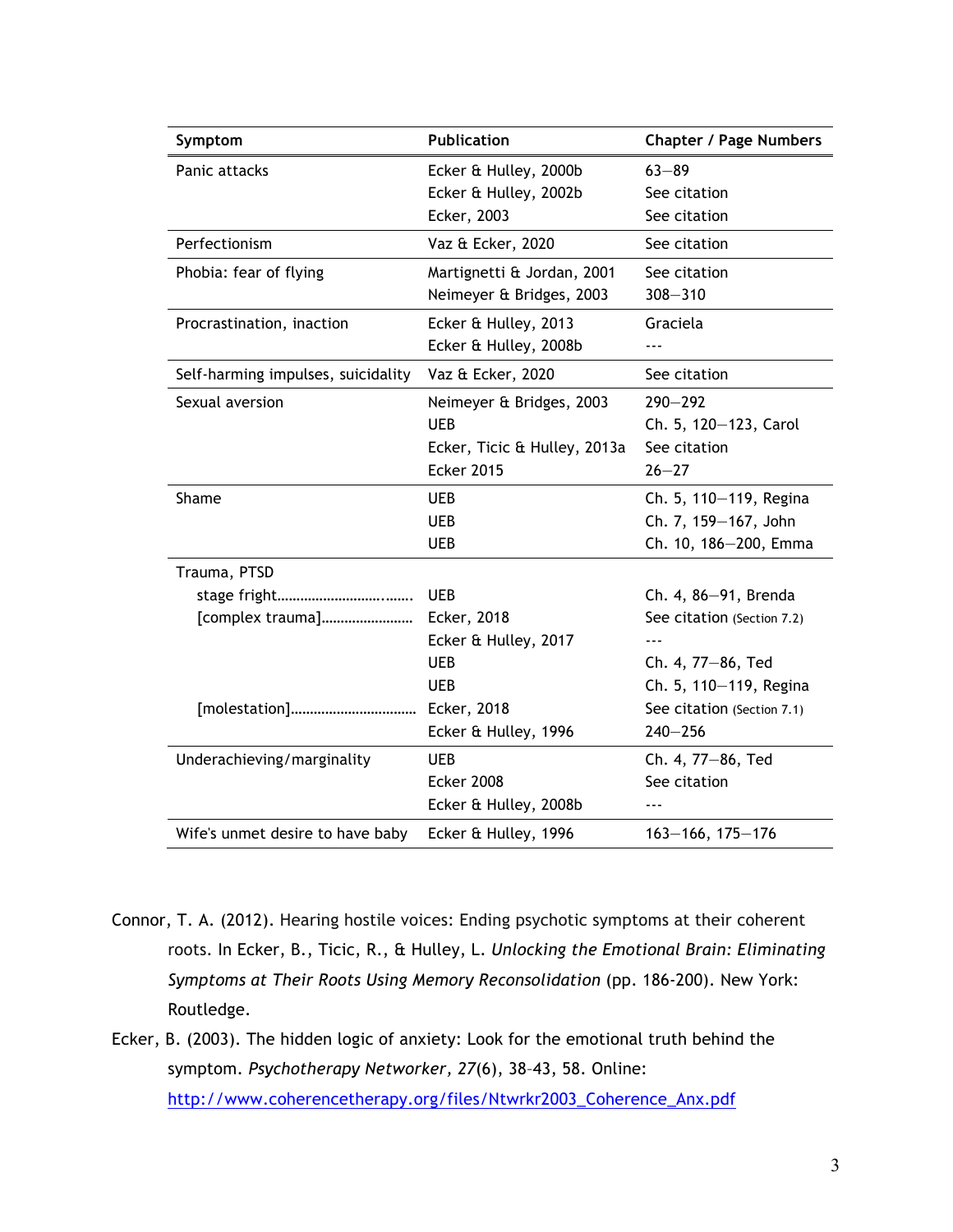- Ecker, B. (2008). Unlocking the emotional brain: Finding the neural key to transformation. *Psychotherapy Networker, 32* (5), 42–47, 60. Online: http://www.coherencetherapy.org/files/Ecker-UnlockingEmotionalBrain.pdf
- Ecker, B. (2015). Memory reconsolidation understood and misunderstood. *International Journal of Neuropsychotherapy, 3,* 2–46.
- Ecker, B. (2018). Clinical translation of memory reconsolidation research: Therapeutic methodology for transformational change by erasing implicit emotional learnings driving symptom production. *International Journal of Neuropsychotherapy, 6*(1), 1–92. Online: https://doi.org/10.12744/ijnpt.2018.0001-0092
- Ecker, B., & Bridges, S. K. (2020). How the science of memory reconsolidation advances the effectiveness and unification of psychotherapy. *Clinical Social Work Journal,* published online 22 April 2020. https://doi.org/10.1007/s10615-020-00754-z
- Ecker, B., & Hulley, L. (1996). Depth oriented brief therapy. San Francisco: Jossey-Bass.
- Ecker, B., & Hulley, L. (1999a). Briefer and deeper: Addressing the unconscious in short-term treatment. In R. Simon, L. Markowitz, C. Barrilleaux, & B. Topping (Eds.), *The art of psychotherapy: Case studies from the Family Therapy Networker.* New York: John Wiley & Sons.
- Ecker, B., & Hulley, L. (1999b). DOBT: Insights in a small space. *Family Therapy News, 29* (7), 27-28.
- Ecker, B., & Hulley, L. (2000a). Depth-oriented brief therapy: Accelerated accessing of the coherent unconscious. In J. Carlson and L. Sperry (Eds.), *Brief therapy with individuals and couples* (pp. 161-190). Phoenix: Zeig, Tucker and Theisen.
- Ecker, B., & Hulley, L. (2000b). The order in clinical "disorder": Symptom coherence in depth oriented brief therapy. In R. A. Neimeyer & J. D. Raskin (Eds.), *Constructions of disorder: Meaning-making frameworks for psychotherapy* (pp. 63-89). Washington, DC: American Psychological Association Press.
- Ecker, B., & Hulley, L. (2002a). Deep from the start: Profound change in brief therapy. *Psychotherapy Networker, 26* (1), 46–51, 64. Online: http://www.coherencetherapy.org/files/Ntwrkr2002\_Coherence\_Depr.pdf
- Ecker, B., & Hulley, L. (2002b). DOBT toolkit for in-depth effectiveness: Methods and concepts of depth-oriented brief therapy. *New Therapist, 20,* 24–29. Online: http://www.coherencetherapy.org/files/DOBT\_Toolkit.pdf
- Ecker, B., & Hulley, L. (2008a). Coherence therapy: Swift change at the core of symptom production. In J. D. Raskin & S. K. Bridges (Eds.), *Studies in meaning 3* (pp. 57–83). New York: Pace University Press.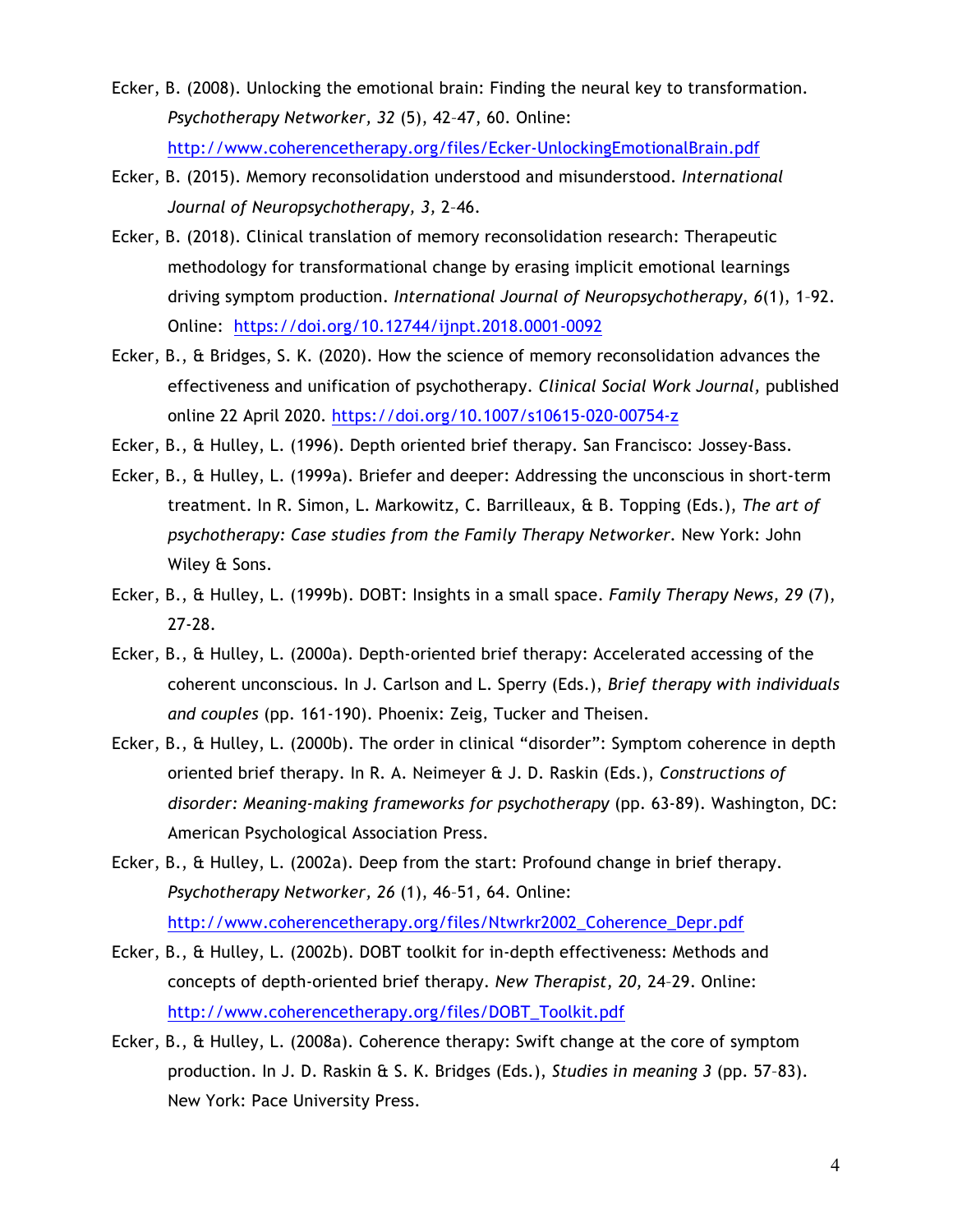- Ecker, B., & Hulley, L. (2008b). *Compulsive underachieving.* [Video, transcript, commentaries.] Oakland, CA: Coherence Psychology Institute. Online: http://www.coherencetherapy.org/resources/videos.htm
- Ecker, B., & Hulley, L. (2008c). *Down every year.* [Video, transcript, commentaries.] Oakland, CA: Coherence Psychology Institute. Online: http://www.coherencetherapy.org/resources/videos.htm
- Ecker, B., & Hulley, L. (2008d). *Stuck in depression.* [Video, transcript, commentaries.] Oakland, CA: Coherence Psychology Institute. Online: http://www.coherencetherapy.org/resources/videos.htm
- Ecker, B., & Hulley, L. (2011). *Coherence therapy practice manual and training guide.*  Oakland, CA: Coherence Psychology Institute. Online: http://www.coherencetherapy.org/resources/manual.htm
- Ecker, B., & Hulley, L. (2016). *Always ten minutes late: Procrastination as a portal into insecure attachment.* [Video, transcript, commentaries.] Oakland, CA: Coherence Psychology Institute. Online: http://www.coherencetherapy.org/resources/videos.htm
- Ecker, B., & Hulley, L. (2017). *The black hole of nonexistence: Dispelling complex attachment trauma with memory reconsolidation in Coherence Therapy.* [Video, transcript, commentaries.] Oakland, CA: Coherence Psychology Institute. Online: http://www.coherencetherapy.org/resources/videos.htm
- Ecker, B., Ticic, R., & Hulley, L. (2013a). Unlocking the emotional brain: Is memory reconsolidation the key to transformation? *Psychotherapy Networker*, *37* (4), 18-25, 46-47.
- Ecker, B., Ticic, R., & Hulley, L. (2013b). A primer on memory reconsolidation and its psychotherapeutic use as a core process of profound change. *The Neuropsychotherapist*, *1,* 82-99. doi: 10.12744/tnpt(1)082-099
- Geoghegan, N. (2012). Bypassing bypass surgery: Using emotional coherence to dispel compulsive eating. In Ecker, B., Ticic, R., & Hulley, L. *Unlocking the Emotional Brain: Eliminating Symptoms at Their Roots Using Memory Reconsolidation* (pp. 181-185). New York: Routledge.
- Martignetti, C. A. (2012). Up on top from down below: Cessation of compulsive drinking using Coherence Therapy. In Ecker, B., Ticic, R., & Hulley, L. *Unlocking the Emotional Brain: Eliminating Symptoms at Their Roots Using Memory Reconsolidation* (pp. 168- 180). New York: Routledge.
- Martignetti, C. A., & Jordan, M. (2001). The use of DOBT in pastoral psychotherapy. *American Journal of Pastoral Counseling, 4,* 37–51. doi: 10.1300/J062v04n01\_04
- Neimeyer, R. A. (2009). *Constructivist psychotherapy*. New York: Routledge.